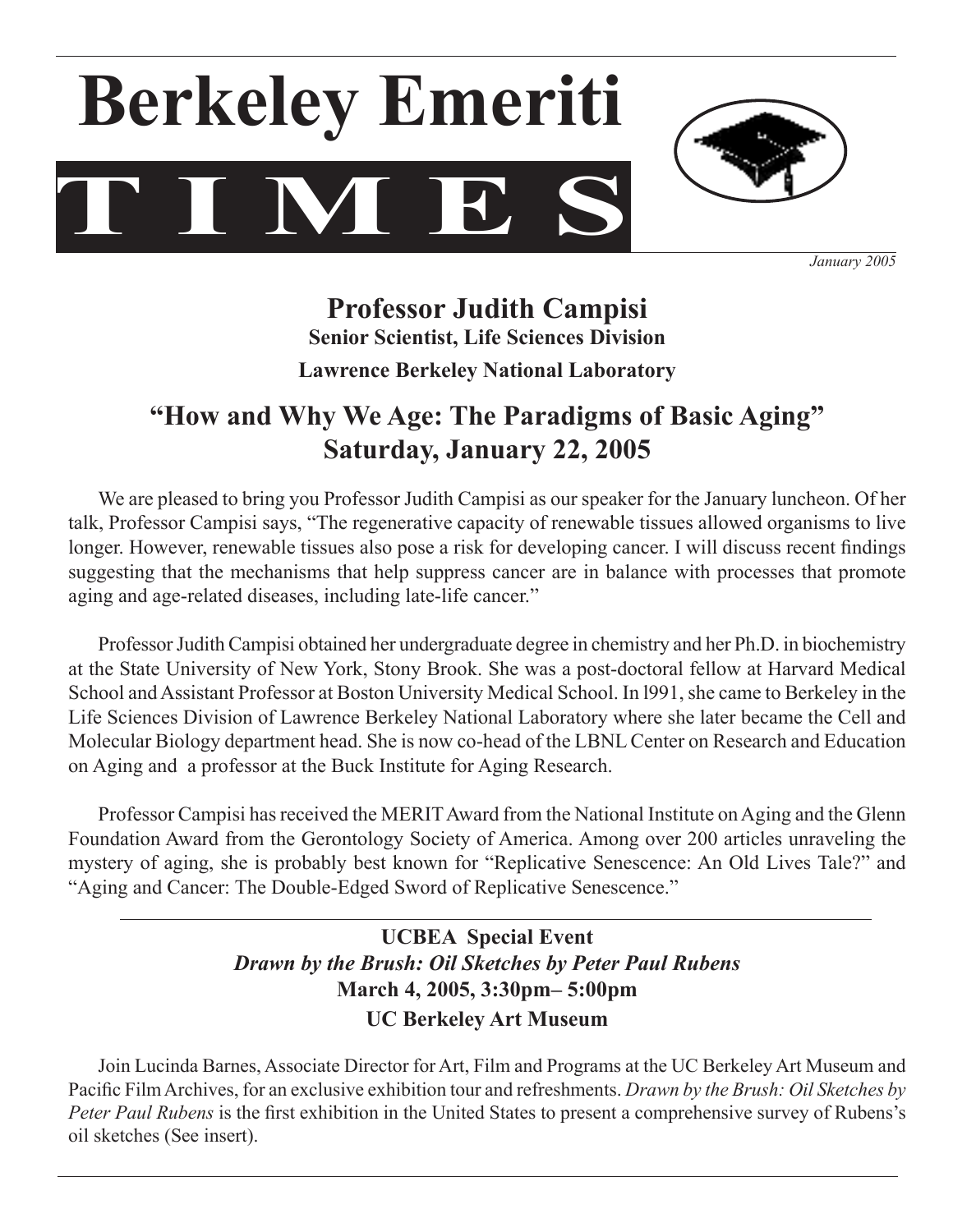### **UCB EMERITI ASSOCIATION EXECUTIVE COMMITTEE**

#### **2004-2005**

**President** Paola Timiras

**First Vice President** George Leitmann

**Second Vice President** Louise George Clubb

> **Treasurer**  Gordon Tyndall **Secretary**

Errol Mauchlan

**Emeriti Times Editor** Claude Babcock

**Members at Large** Paul Mishkin Karl Pister Larry Waldron

**CUCEA Representative** Louise Taylor

**Stewards** Betty Carpenter Sue Cork Mary Dee Vermeulen

**Mailing Address** UC Berkeley Emeriti Association 2 Boalt Hall, # 7200 Berkeley, CA 94720-7200

#### **UCB Retirement Center**

Shelley Glazer, Executive Director 510/642-5461 sdg@berkeley.edu

Kate Spohr, Administrative Specialist kspohr@berkeley.edu

| Office    | <b>UCB Retirement Center</b> |
|-----------|------------------------------|
|           | 2 Boalt Hall, #7200          |
|           | Berkeley, CA 94720-7200      |
| Telephone | 510/642-5461                 |
| Fax       | 510/643-1460                 |
| Web site  | thecenter.berkeley.edu       |
| Email     | emeriti@berkeley.edu         |



Published before each meeting of the UC Berkeley Emeriti Association: To provide closer networking for members with meeting announcements, meeting reviews, executive committee actions, pertinent campus news, and to reach out to members who cannot attend the meetings. Editor: Claude Babcock

|                      | L'anche rissociation. To provide cioser networkin   |
|----------------------|-----------------------------------------------------|
|                      | for members with meeting announcements, meetin      |
|                      | reviews, executive committee actions, pertinent can |
|                      | pus news, and to reach out to members who canno     |
| attend the meetings. |                                                     |
|                      | Editor: Claude Babcock                              |
|                      | Phone: 510/848-3368                                 |

| Phone: | 510/848-3368          |
|--------|-----------------------|
| Email: | cbabcock@berkeley.edu |

### **LaPlace and the Superfluous God: Political Correctness in the Age of Reason**

On November 13 Professor Roger Hahn of the History Department, biographer of the stellar mathematician, physicist and astronomer Pierre-Simon, marquis de LaPlace, shared with the UCBEA luncheon audience his investigations of LaPlace's religious beliefs and their relation to his scientific work.

 LaPlace lived through the French revolution and had become a minister in Napoleon's cabinet. He had dedicated a work on astronomy to the General, and after perusing it, Napoleon remarked that nowhere in the work had LaPlace mentioned God. "Sire, I have no need for that hypothesis!" LaPlace replied. (This retort was recorded in the diary of English astronomer William Hershel, who was present at the meeting.) Even though the remark may have been accurately preserved, it was controversial and ambiguous. Was it a rejection of the existence of God or merely a prudent avoidance of unnecessary assumptions? As LaPlace's biographer, Professor Hahn could hardly ignore it, for LaPlace at age 19 had had a profound crisis when he rejected the religious vocation his father had proposed for him.

 In hisresearch in the French archives Professor Hahn came upon a sealed document concerning LaPlace marked not to be opened for 50 years, a date obviously long past. When it was opened by a proper authority, Professor Hahn was rewarded with a 25-page manuscript that explicitly spelled out LaPlace's anti-Christian views. (Historians must live for moments like this!)

 In this tract LaPlace is scornful of Christian belief in miracles, resurrection and particularly in transubstantiation, which he considers the greatest absurdity in the universe. Given the atheistic materialism then current in French intellectual circles, LaPlace's attitude is remarkable only for the vehemence with which it is expressed, and it nowhere bears directly on his scientific work.

However, he published in 1773, a belief of absolute determinism in the physical universe, hedged by the mathematics of probability, a subject that he pioneered. He had shown in his study of celestial mechanics that the solar system was stable – there was no need for God to periodically reset the orbits of planets and satellites as Newton had proposed. (LaPlace's information led him to believe that Newton in his later years had suffered a breakdown.)

 Why did LaPlace so carefully avoid public disclosure of his atheism? Professor Hahn pointed out that doing so would have incurred the wrath of the establishment to which he belonged. He was a government minister, and in 1801, Napoleon had signed a concord with the Pope restoring a degree of religious presence in France. Politically La Place could not afford to be at odds with government portship Dues Reminder osity in the country.

It Ishel ween tent contegration Daned faith goes onear and can be paid by a check made out to the UCB Emeriti Association and mailed to the Association at 2 Boalt Hall #7200, Berkeley, CA 94720-7200. If you contribute an amount in addition to the dues payment, please indicate this on your check.

If you are not sure of your current dues status, the last year for which dues have been paid can be found above your name on the *Times* mailing label.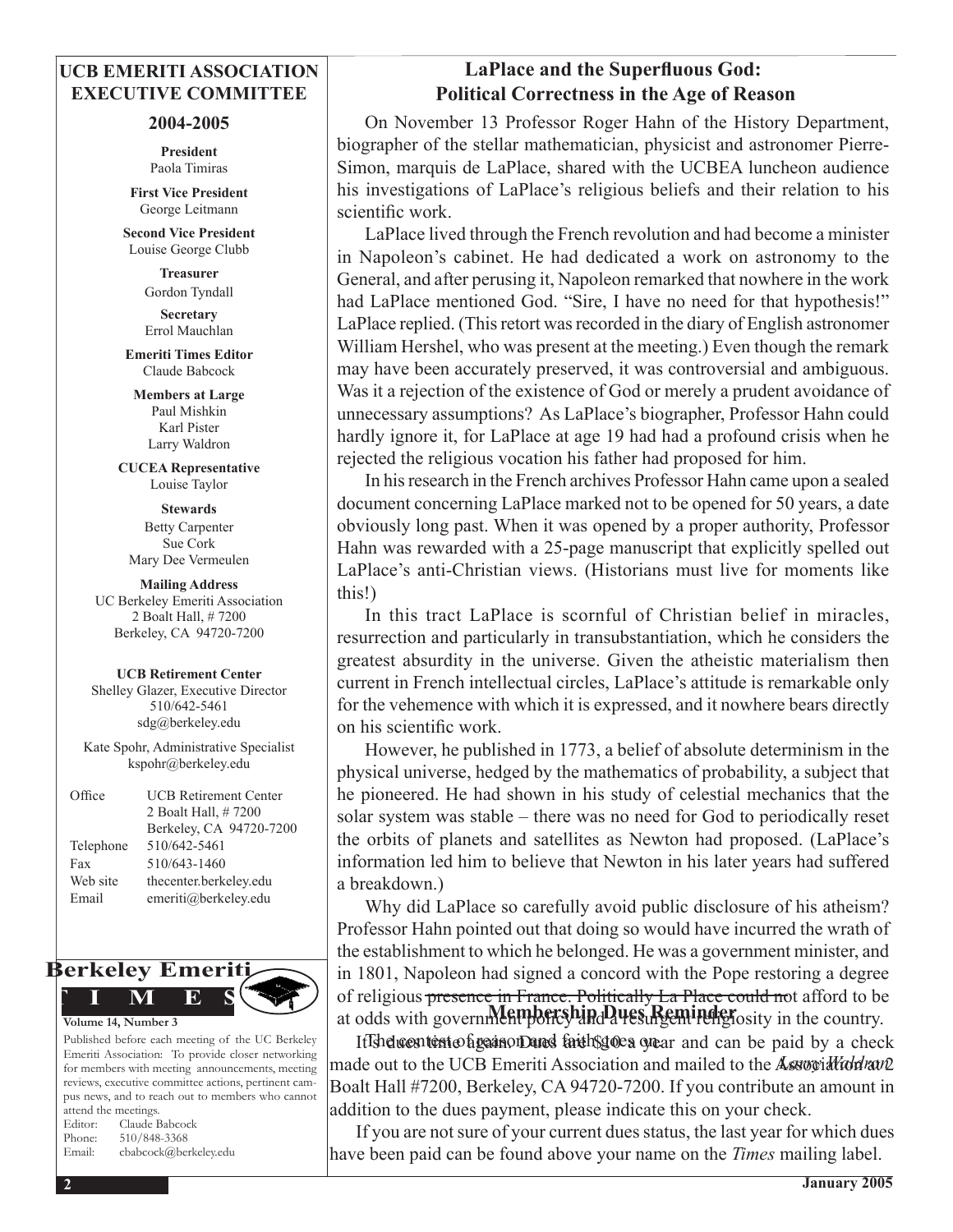#### **2001-2003 Biobib Survey Defies Emeriti Mortality**

A news headline in 2003 reported a stunner: **Miners Refuse to Work After Death.** Thissobering situation utterly failed to stir UC campuses, however, because here things are often the other way around. Academic miners by nature, many UC emeriti pursue their professional work unabated no matter how many colleagues drop around them. In fact, some seem driven to persist into the Great Beyond.

Such commitment has appeared in the results of the Council of UC Emeriti Associations' biennium biobibliographic survey for July 2001 through June 2003. Reported this summer, the university-wide tally and supporting materials have been forwarded to all chancellors, selected deans, the President's Office, and the Regents.

Odds don't favor attempts to pry much biobibliographic data from emeriti since most bask in their liberation from the repeated nuisance of similar prying in their old promotion-ladder days. Then too, although the impressive data of former surveys have promoted emeriti prestige and benefits, still-youthful souls may find the siren call of a recreational hour more seductive than a biobib form. So it would seem on one campus where survey fuses fizzled at a 2% response rate. On another, however, spirited communal incentives coaxed forth 46%. All told 725 emeriti responded, 20% of those canvassed.

From a broad perspective, a landmark distinguished this survey: for the first time since the mid '90s, the number of non-VERIP respondents (pre-1990 and post-1994) nearly equaled the number of VERIP respondents (1990-1994). As the three VERIPs had lured many faculty into departing abruptly, such emeriti formed not only an exceptionally large retirement group, but also a younger one with more continuing academic involvement. Now the relative decline in their numbers, and the six to eight years since the last VERIP, largely neutralized the warp, making this survey the most balanced, "normal" one yet.

Reflecting this normalcy, figures this time show somewhat less teaching and service than in the previous biennium. Thwarting reason, however, they also reveal that emeriti publications actually increased. So to make an argument fit the data one may guess that age is becoming ever more youthful; or new emeriti reflect the increasing prestige of the university; or perhaps pre-retirement promotion priorities prevail perpetually as academic miners among us seek immortality more than ever.

Whatever the perversity, publication entries for the 2001-2003 biennium are striking: 301 books, 2,949 articles, and 612 book chapters. Not far behind are 379 book reviews, 730 abstracts, 385 professional reports, and 203 consulting reports. Meanwhile, colleagues with an artistic bent report 27 literary works, 175 art works (many displayed in 72 exhibitions), 50 film or video productions, and 298 performances of music, dance, or theater.

In pursuing this plethora, respondents utilized 121 extramural grants, hiring 247 graduate research assistants, post-doctoral fellows, other professional staff, undergraduates, and secretaries. About 10% express a need for funding, and another 12% could use secretarial help, a laboratory, or office space. The fact that 352 report having campus space, however, suggests that most campuses have been accommodating, perhaps reflecting an increased awareness of emeriti contributions.

Responses to queries about emeriti teaching, on the other hand, flag a matter that might be actively addressed. Given current budget cuts and objections to the university's reliance on non-faculty instructors, emeriti seem to be an underutilized resource. Since the previous biennium, the number of respondents teaching on their home campuses declined from 211-179 - reflecting expiring VERIP recall arrangements more than expiring emeriti? As talents of emeriti seldom retire with them, some of the 107 who report teaching elsewhere, might have been tapped closer to home.

 As it is, many were tapped for professional and university service. Although their numbers declined from the last biennium, 155 served on professional committees, with 75 employed as officers. Editorial appointments were held by 187 who, along with others, reviewed a total of 881 articles. From such activities emerged in 186 professional honors.

**occupied 10, a** significant number since emeriti financial contributions to the University totaled \$ m<sup>illi</sup> Meanwhile departments snared 112 from this group for various slots plus 179 for doctoral committees, and Academic Senate's Committee on Committees, desperate to fill vexing vacancies, seized scores, depositing 94 in nooks and crannies of the Senate; one even chaired a division. Administrative demands were not far behind, engaging 75 while 41 took on advisory roles and emeriti interests attracted 85. "Other" committees employed 37, and fundraising biennium.